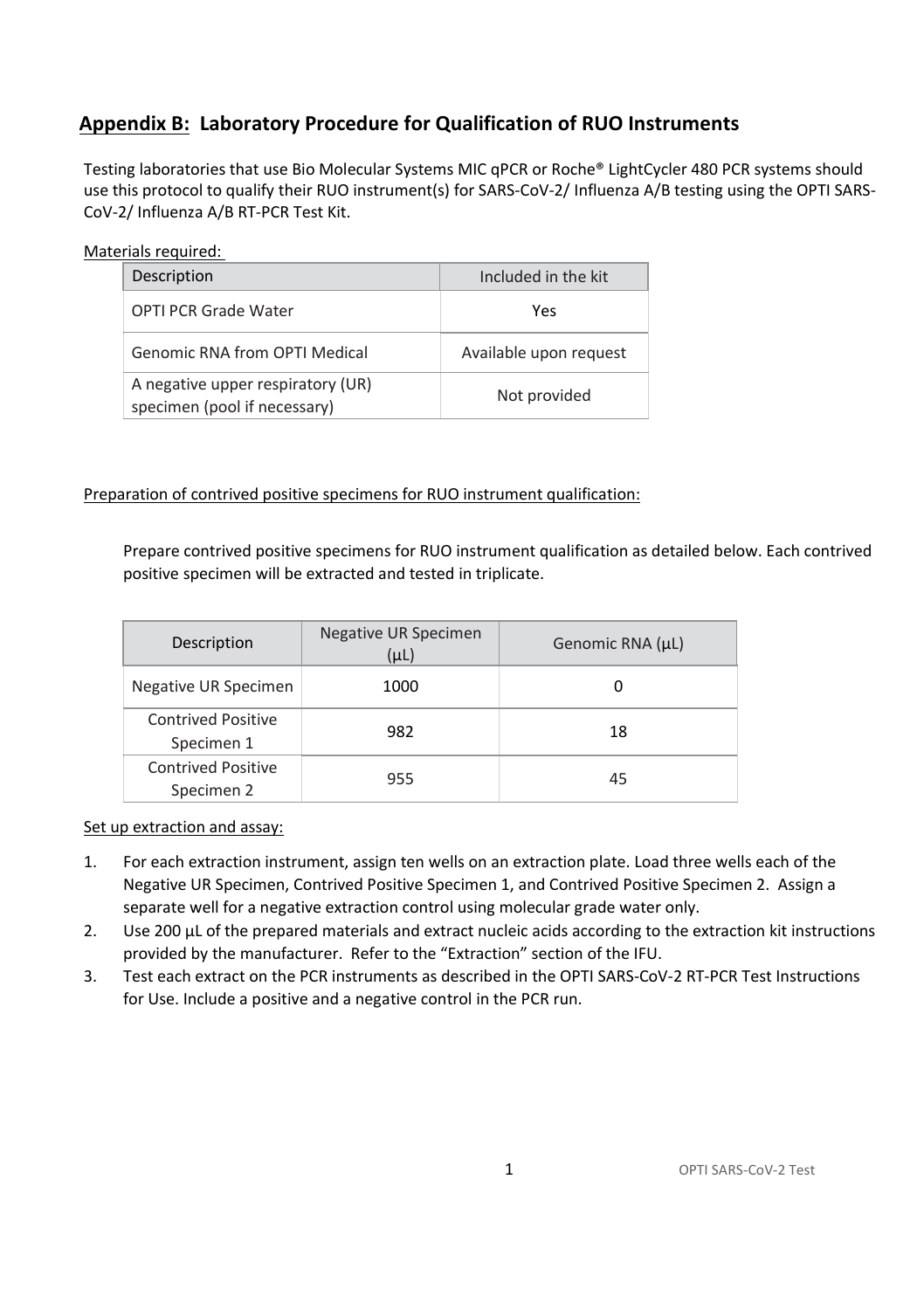### Analyze data

1. The following control results must be obtained for the PCR run to be deemed valid.

| Control                               | Target                         | Ct value                                       | Qualitative<br>Result |
|---------------------------------------|--------------------------------|------------------------------------------------|-----------------------|
| <b>PCR</b><br>Positive Control        | <b>Flu A Positive Control</b>  | $<$ 40 (FAM)                                   | Positive              |
|                                       | <b>Flu B Positive Control</b>  | <40 (CAL Fluor<br>red 610)                     | Positive              |
|                                       | SARS-CoV-2 Positive<br>Control | $<$ 40 (Cy5)                                   | Positive              |
|                                       | Internal Control               | <36 (CAL Fluor<br>Orange 560)                  | Positive              |
| <b>PCR</b><br><b>Negative Control</b> | <b>Flu A Positive Control</b>  | No signal                                      | Negative              |
|                                       | <b>Flu B Positive Control</b>  | No signal                                      | Negative              |
|                                       | SARS-CoV-2 Positive<br>Control | No signal                                      | Negative              |
|                                       | <b>Internal Control</b>        | No signal* (CAL<br><b>Fluor Orange</b><br>560) | Negative              |
| Extraction<br><b>Negative Control</b> | <b>Flu A Positive Control</b>  | No signal                                      | Negative              |
|                                       | <b>Flu B Positive Control</b>  | No signal                                      | Negative              |
|                                       | SARS-CoV-2 Positive<br>Control | No signal                                      | Negative              |
|                                       | Internal Control               | No signal* (CAL<br><b>Fluor Orange</b><br>560) | Negative              |

\*The negative controls are expected to test negative for both the SARS-CoV-2 and Internal Control targets. If the laboratory observes nucleic acid contamination (e.g. CAL Fluor Orange 560 Ct values >36), please review and evaluate your established laboratory procedures intended to prevent environmental sources of human nucleic acid contamination. The internal control target is human RNase P nucleic acid and trace amounts may be present in the laboratory environment.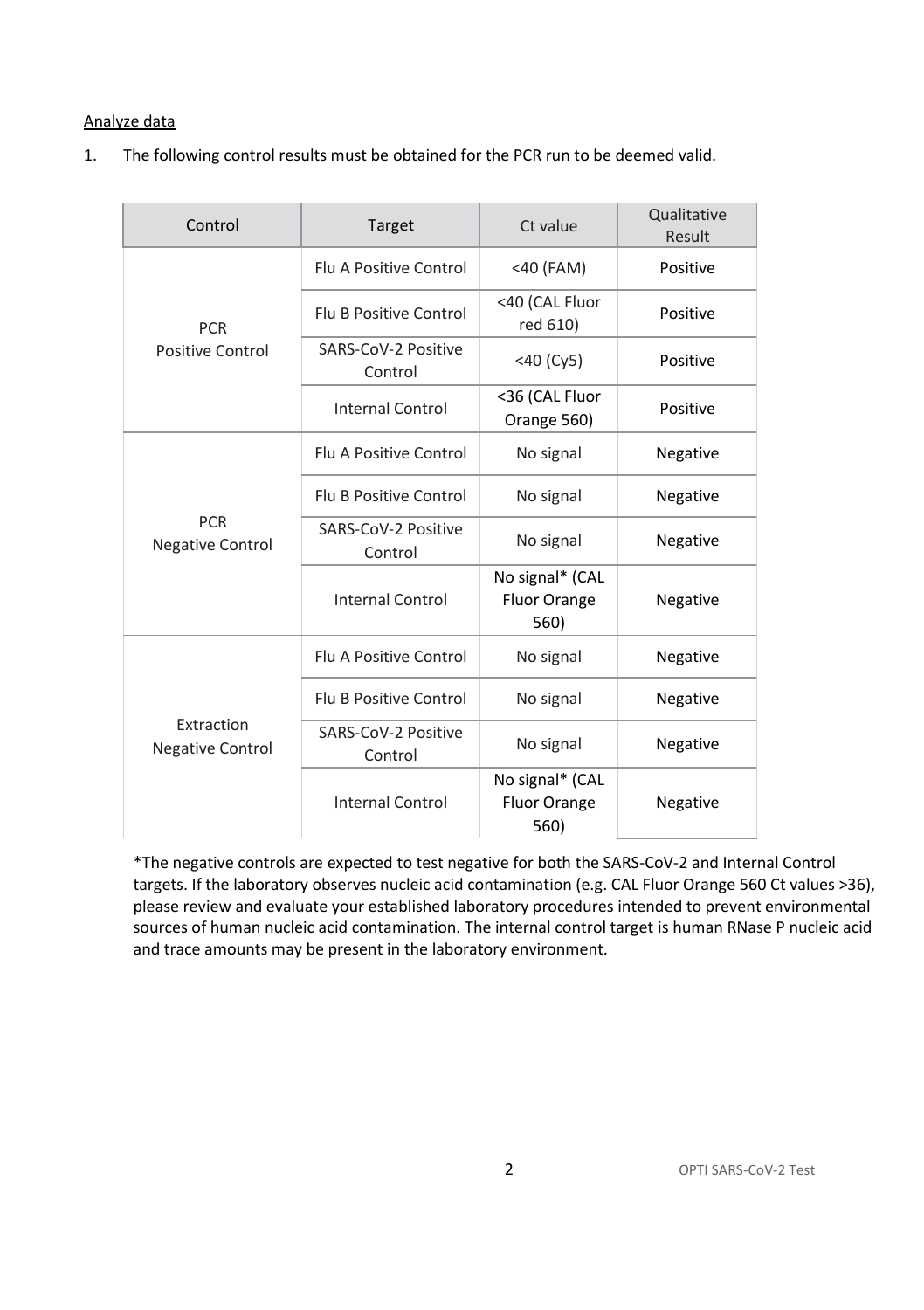2. The following results for the three replicates of Negative Specimen, Contrived Positive Specimen 1, and Contrived Specimen 2 must be obtained in order to qualify the extraction and PCR instruments for clinical testing.

| Control                                 | Target                         | Ct value                         | Qualitative<br>Result |
|-----------------------------------------|--------------------------------|----------------------------------|-----------------------|
| Negative Specimen                       | <b>Flu A Positive Control</b>  | No signal (FAM)                  | Negative              |
|                                         | <b>Flu B Positive Control</b>  | No signal (CAL<br>Fluor red 610) | Negative              |
|                                         | SARS-CoV-2 Positive<br>Control | No signal (Cy5)                  | Negative              |
|                                         | <b>Internal Control</b>        | <36 (CAL Fluor<br>Orange 560)    | Positive              |
| <b>Contrived Positive</b><br>Specimen 1 | Flu A Positive Control         | <40 (FAM)                        | Positive              |
|                                         | <b>Flu B Positive Control</b>  | <40 (CAL Fluor<br>red 610)       | Positive              |
|                                         | SARS-CoV-2 Positive<br>Control | $<$ 40 (Cy5)                     | Positive              |
|                                         | <b>Internal Control</b>        | <36 (CAL Fluor<br>Orange 560)    | Positive              |
| <b>Contrived Positive</b><br>Specimen 2 | <b>Flu A Positive Control</b>  | $<$ 40 (FAM)                     | Positive              |
|                                         | <b>Flu B Positive Control</b>  | <40 (CAL Fluor<br>red 610)       | Positive              |
|                                         | SARS-CoV-2 Positive<br>Control | $<$ 40 (Cy5)                     | Positive              |
|                                         | <b>Internal Control</b>        | <36 (CAL Fluor<br>Orange 560)    | Positive              |

3. Any unexpected or invalid results would indicate that the instruments do not meet the established performance requirement. Review laboratory procedure to resolve and optimize performance if applicable.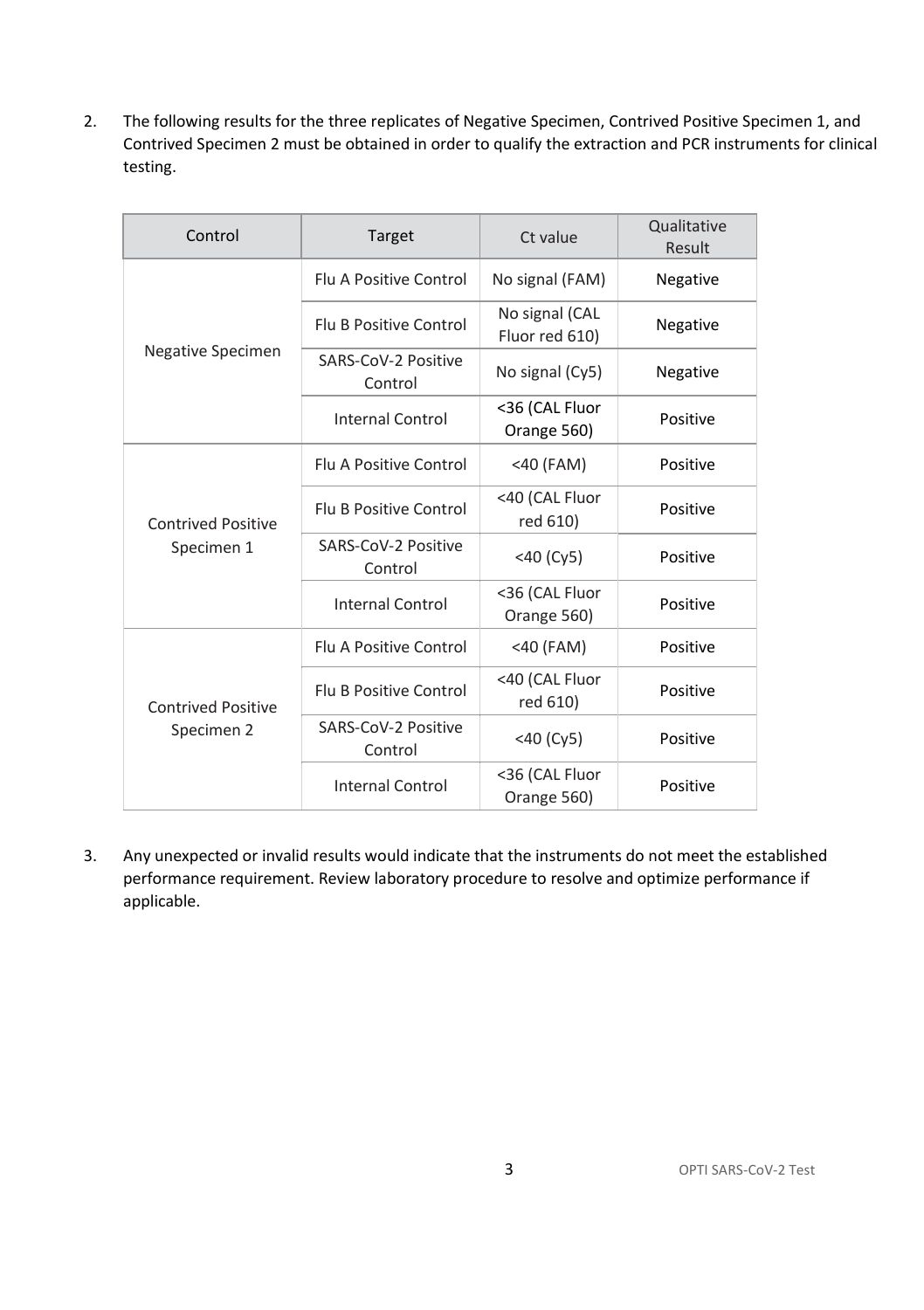## **Appendix C: Additional Label**

Please print and place this label on the front panel of the instrument. If the instruments include labeling indicating "For Research Use Only", please cover with the below "Emergency Use Only" labeling. The instrument should retain this labeling throughout the EUA use of the OPTI SARS-CoV-2/ Influenza A/B RT-PCR Test.

# **Emergency Use Only**

This instrument is authorized for use with OPTI Medical Systems assays that have received Emergency Use Authorization (EUA)

For in vitro diagnostic use

For Emergency Use Authorization Only

For Prescription Use only

This product has not been FDA cleared or approved, but been authorized for emergency use by FDA under an EUA for use by authorized laboratories.

This product has been authorized only for the detection and differentiation of nucleic acid from SARS-CoV-2, influenza A and/or influenza B not for any other viruses or pathogens.

The emergency use of this product is only authorized for the duration of the declaration that circumstances exist justifying the authorization of emergency use of in vitro diagnostics for detection and/or diagnosis of COVID-19 under Section 564(b)(1) of the Federal Food, Drug, and Cosmetic Act, 21 U.S.C. § 360bbb-3(b) (1), unless the declaration is terminated or authorization is revoked sooner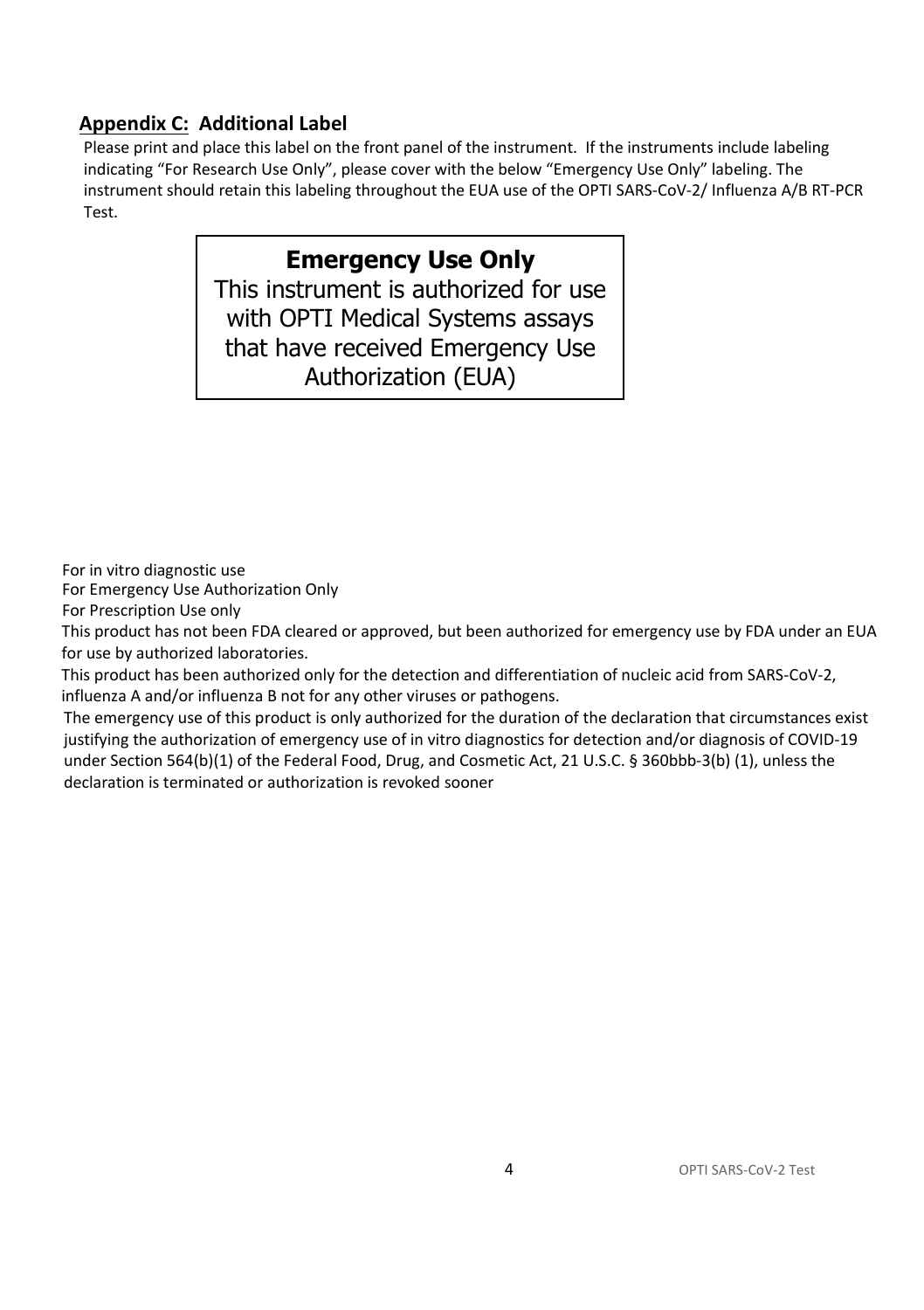#### **For technical assistance on the OPTI SARS-CoV-2 RT-PCR Test:**

IDEXX USA Tel: +1 800 548 9997 or +1 207 556 4895 IDEXX Europe Tel: +800 727 43399 Contact your IDEXX area manager or distributor or visit our website.

Dye compounds in this product are sold under license from Biosearch Technologies, Inc. and protected by U.S. and world-wide patents either issued or in application.

Patent information: idexx.com/patents ©2021 OPTI Medical is an IDEXX Laboratories, Inc. company. All rights reserved.

### **Symbol Descriptions**